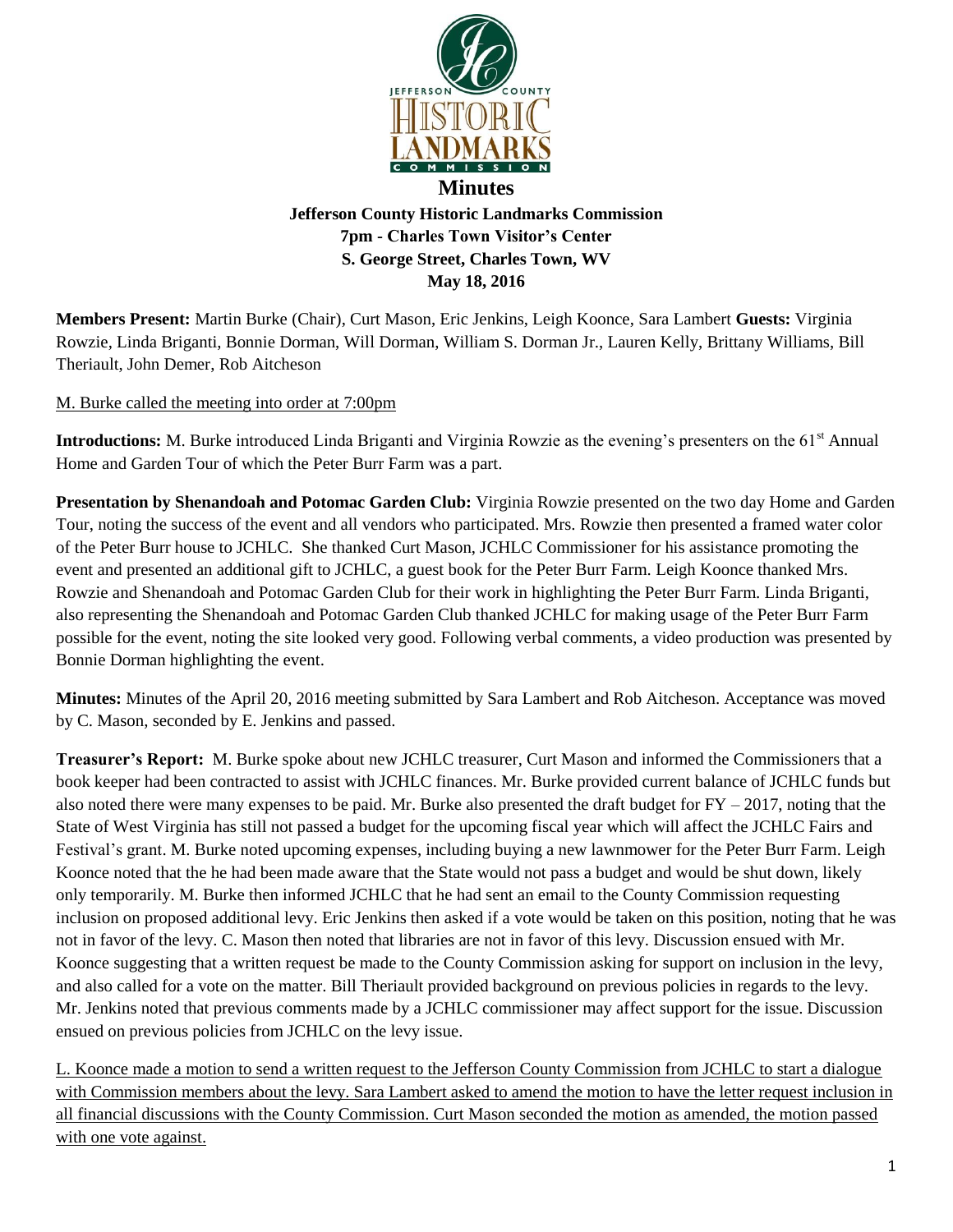Discussion ensued on the bread baking projects at the Peter Burr Farm and alternatives to provide the head of the project with additional volunteers. B. Theriault provided background potentially approaching the Rumsey Technical Institute for involvement with the bread bakers at the Peter Burr Farm.

**WV GeoExplorer Project Report:** B. Theriault presented updates that a "kick starter" project had been launched to fund changes to the WV GeoExplorer site. Mr. Theriault also noted that a WV Humanities Council Mini Grant grant had been identified to provide additional support for the project and sent to M. Burke to submit.

**Approvals:** M. Burke provided background on the proposed easement of the Van Evera property, required as part of the ABPP Grant, at the Shepherdstown Battlefield.

C. Mason moved to authorize a resolution to permit Martin Burke to sign the deed of conservation easement for the JCHLC, seconded by S. Lambert and passed.

M. Burke then provided background on a proposed letter of support for the minor boundary expansion of Harpers Ferry National Historical Park to include the Allstadt property.

L. Koonce moved to approve the proposed letter of support, seconded by C. Mason and passed.

**Snow Hill roof replacement:** S. Lambert presented updates on the new request for proposals for the project. Mrs. Lambert noted that JCHLC now has to work with a new grant monitor in the West Virginia State Historic Preservation Office. Mrs. Lambert also noted that two potential bidders are interested for the adjusted project at Snow Hill.

**AmeriCorps Member Report:** R. Aitcheson presented additional information on the Home and Garden Tour at the Peter Burr Farm, thanking the Shenandoah and Potomac Garden Council for their involvement at the site. Mr. Aitcheson also noted that JCHLC has launched a new website and that work continues to be conducted to improve user interface. Mr. Aitcheson then noted that a 52 acre property on the Summit Point Battlefield is currently slated for development and home owners in the adjacent development had started a small friends group to try and save the property from further development.

## **REPORTS:**

**Shepherdstown Battlefield:** M. Burke and C. Mason provided updates on projects pertaining to the Shepherdstown Battlefield. Mr. Burke notified JCHLC that another land acquisition project had been identified on the core of the battlefield and JCHLC would be acquiring that land in late 2016.

M. Burke then discussed ongoing projects with the Jefferson County Farmland Protection Board and the Land Trust of the Eastern Panhandle as they relate to battlefield preservation in the County. Mr. Burke concluded by informing JCHLC of the schedule for the demolition of the Stum house at the Shepherdstown Battlefield. C. Mason provided additional comments on upcoming visits to Congressional offices about the boundary expansion of Antietam National Battlefield to include Shepherdstown. Mr. Mason noted that he would be going to meet with Senator Manchin and had recently contacted local offices of Senate and Congressional representation in regards to the project.

**Status of National Register & County Landmark Nominations**: John Demer provided updates on the Nation Register nomination for Feagans' Mill. Mr. Demer also noted his having attended classes at Shepherd University with two new interns with JCHLC. He then commented that he was assisting JCHLC intern, Lauren Kelly with research on undocumented landmark properties.

**Introduction of student interns:** M. Burke introduced two new student interns, who will be volunteering 400 hours each over the summer as part of an academic internship through Shepherd University. Brittany Williams provided background on the process of developing the internship and updates her current projects. Mrs. Williams also discussed her capstone project, which will focus on grave marker iconography. Lauren Kelly discussed her projects for the summer with JCHLC